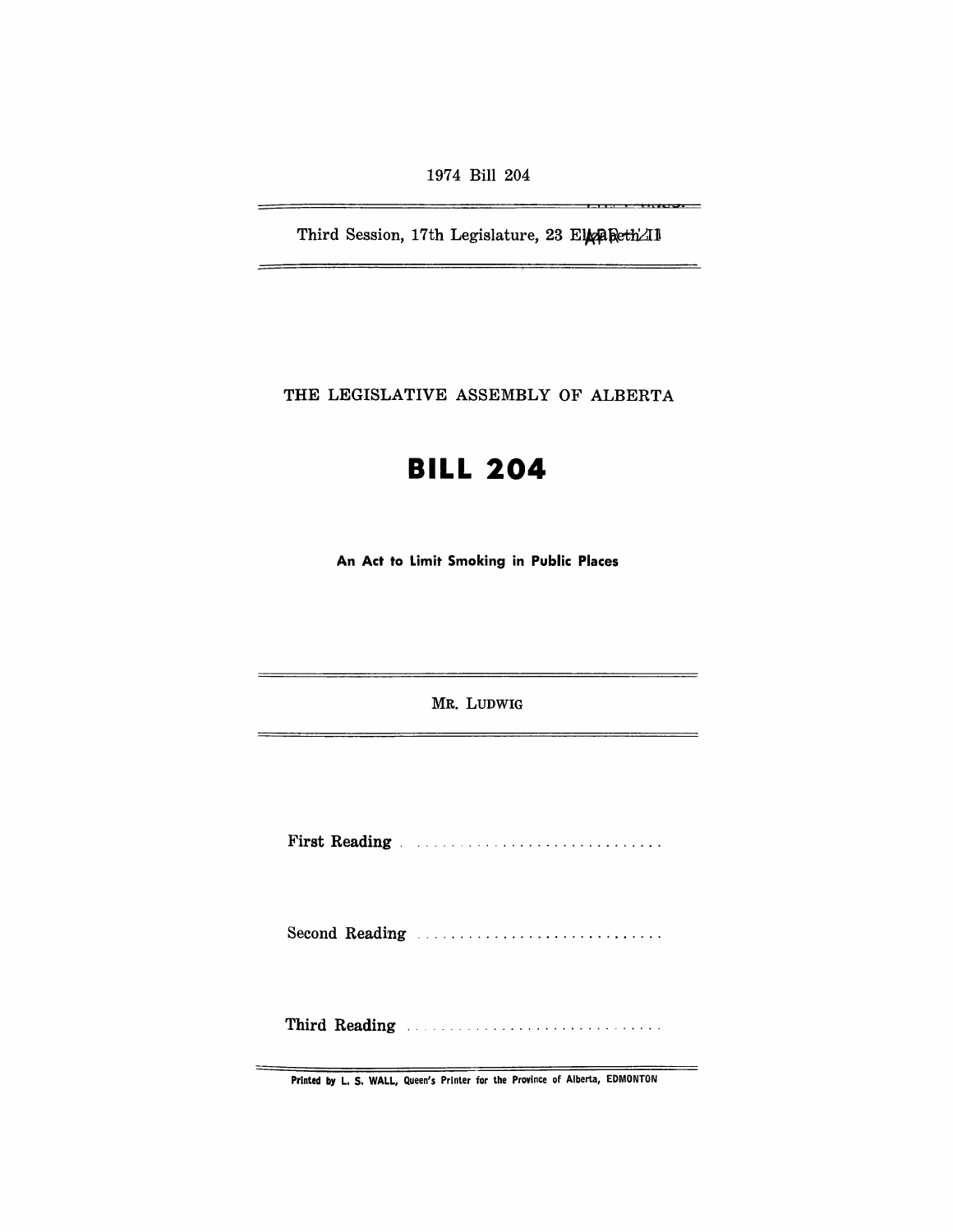*Bill 204 Mr. Ludwig* 

# **BILL 204**

## 1974

### **AN ACT TO LIMIT SMOKING IN PUBLIC PLACES**

### *(Assented to* , 1974)

HER MAJESTY, by and with the advice and consent of the Legislative Assembly of Alberta, enacts as follows:

1. Smoking tobacco in any form is a public nuisance and dangerous to public health if done in

- (a) any elevator, indoor theatre, library, art museum, concert hall, courtroom or bus, which is used by or open to the public, or
- (b) school classrooms and all such other places where children are required to attend or are normally expected to attend or which are normally frequented by children, or
- (c) any shopping areas and all other places frequented by the public or to which the public is invited which are posted as no-smoking areas, or
- (d) the Legislative Assembly when in session or in Committee.

2. A person who smokes any form of tobacco in any public area mentioned in Section 1 is guilty of an offence and liable on summary conviction to a fine of not less than \$10 and not more than \$100.

3. Section 2 does not prohibit smoking in the places enumerated in Section 1 if the smoking is confined to areas designated as smoking areas by a posted sign.

4. This Act comes into force on the day upon which it is assented to.